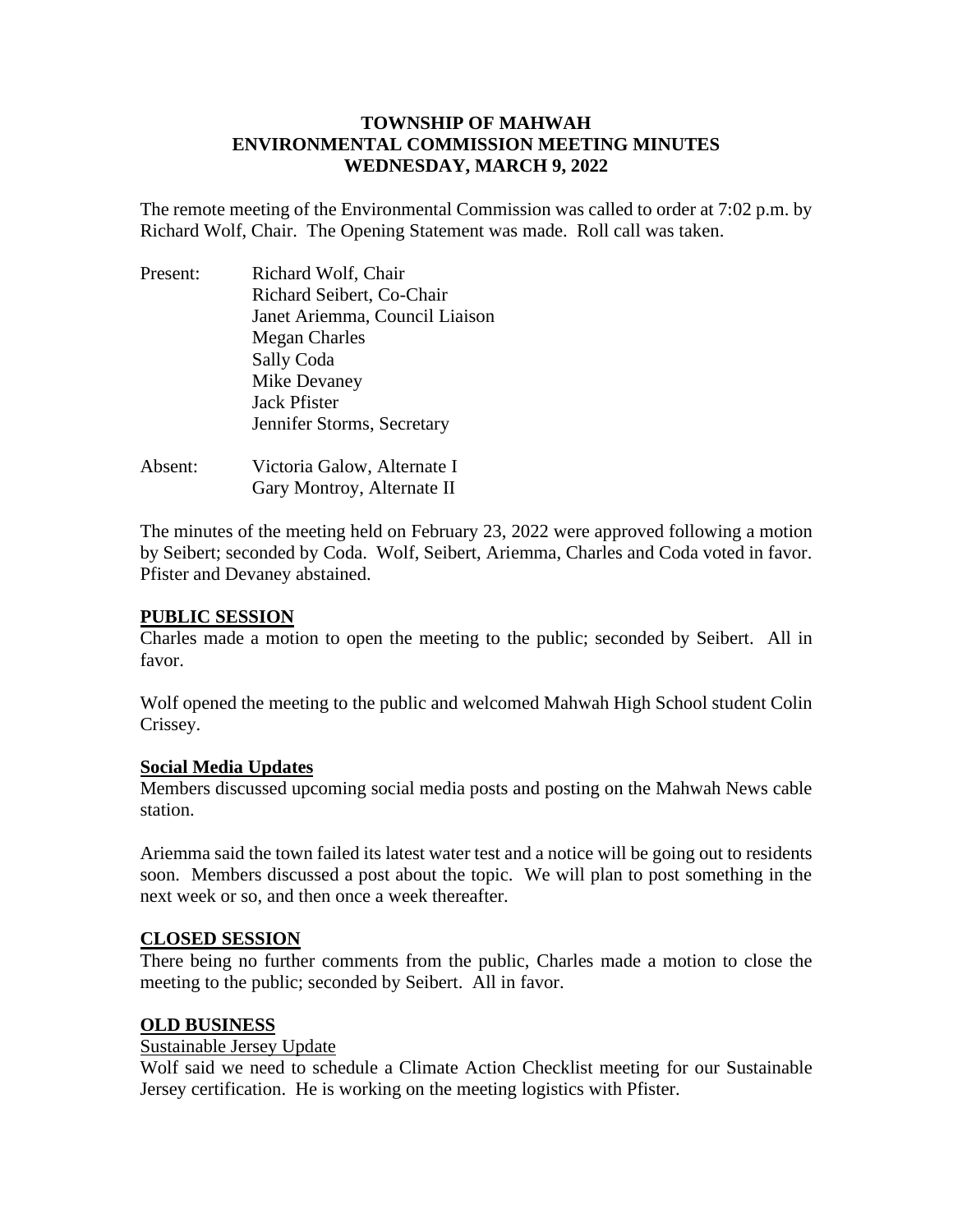### **SITE PLAN REVIEWS**

The following applications were reviewed:

Jeffrey Buchak, 73 Masonicus Road, Block 123, Lot 7, Docket #1508-22 The Environmental Commission reviewed a Board of Adjustment Application Review Report for a 25'x 40' garage in the rear of the property.

Members expressed their concerns about the wetlands infill and amount of gravel. There also was no tree removal replacement plan submitted.

*Comments to the Township Administrative Officer:*

This application review was rejected following a motion by Pfister; seconded by Coda. All other members voted in favor.

## **SOIL MOVEMENT PERMIT APPLICATIONS**

Geiger Road Construction LLC, 128 Stag Hill Road, Block 9, Lot 2, Docket #1499-21(S) The Environmental Commission reviewed a Soil Movement Permit Application for the construction of a single-family dwelling on the property.

#### *Comments to the Township Administrative Officer:*

The Environmental Commission is requesting more time to review the formal site plan.

This application review was deferred pending submission of a following a motion by Seibert; seconded by Devaney. All other members voted in favor of deferral.

#### Martynas Cernauskas, 191 Island Road, Block 61, Lot 55, E-BD-216-3451

The Environmental Commission reviewed a Soil Movement Permit Application for the construction of a single-family dwelling on a vacant lot.

#### *Comments to Administrative Officer:*

The applicant must replace at least five trees if removing 11 from the property. The location of the driveway is also a safety concern.

This application review was rejected pending submission of a tree replacement plan following a motion by Pfister; seconded by Seibert. All other members voted in favor.

#### 81 Trommel Drive LLC, 81 Trommel Drive, Block 122, Lot 37, E-BD-216-3322A

The Environmental Commission reviewed a Soil Movement Permit Application for a single-story garage addition and driveway expansion, removal of existing shed and deck, construction of new shed, new covered rear deck and covered front porch.

#### *Comments to Administrative Officer:*

Members expressed concern that the applicant should have requested approval before completing this work.

This application review was initially accepted following a motion by Coda; seconded by Seibert. Pfister opposed. All other members voted in favor.

However, after further discussion, members rescinded the vote and recommended to defer the review until we receive clarification as to why the amendment to the single-family home occurred after the work was completed.